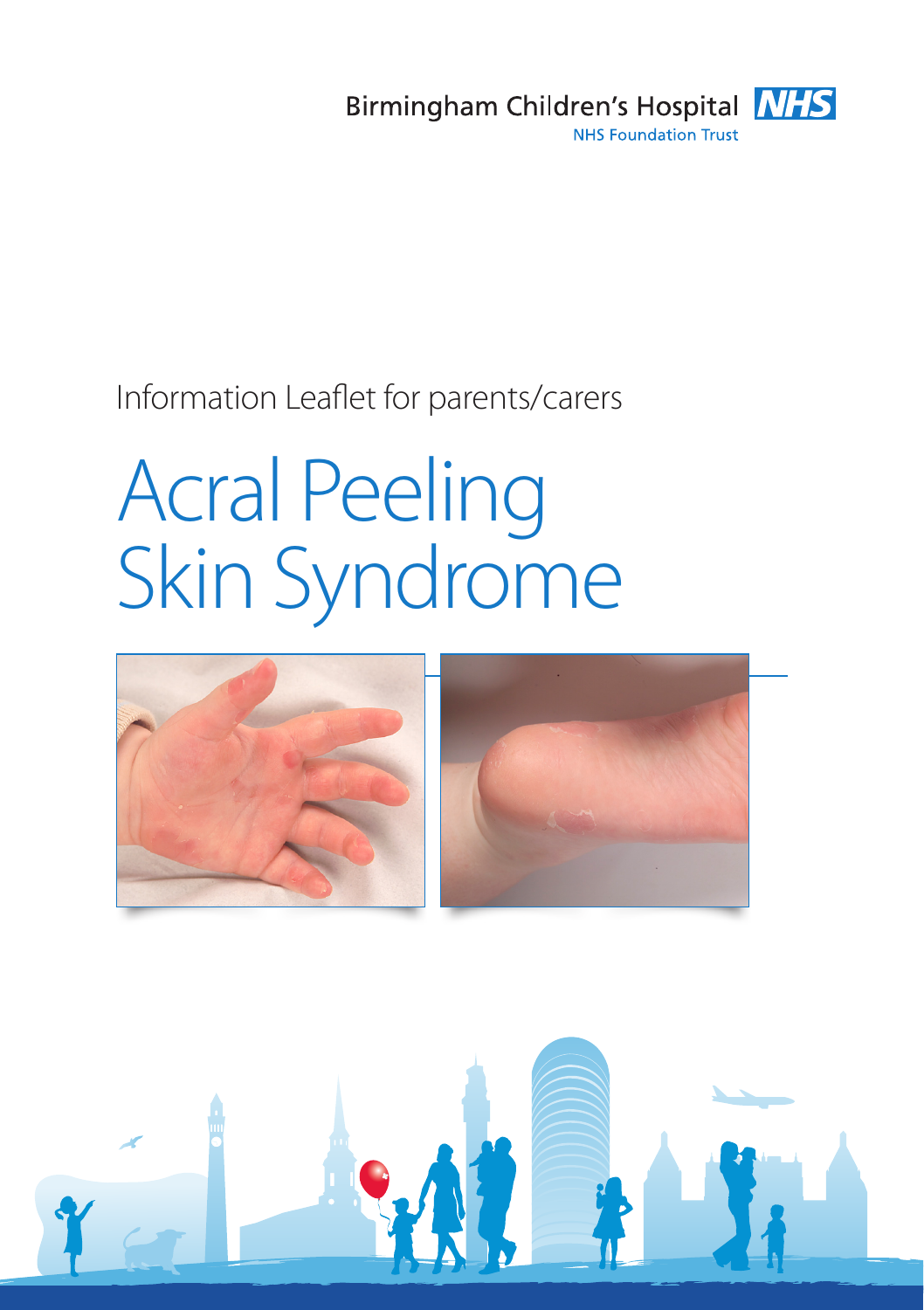# **Acral Peeling Skin Syndrome**

## **Contents:**

| What is Acral Peeling Syndrome?                        | 1              |
|--------------------------------------------------------|----------------|
| What are the symptoms?                                 | 1              |
| How is APSS diagnosed?                                 | 1              |
| <b>What causes APSS?</b>                               | $\overline{2}$ |
| How is APSS treated?                                   | $\overline{2}$ |
| What else do I need to know and how can I help?        | 3              |
| Looking after and sharing information about your child | $\overline{4}$ |
| Notes or questions                                     | 4              |
| <b>Support Groups</b>                                  | 5              |
| <b>Further Information</b>                             | 6              |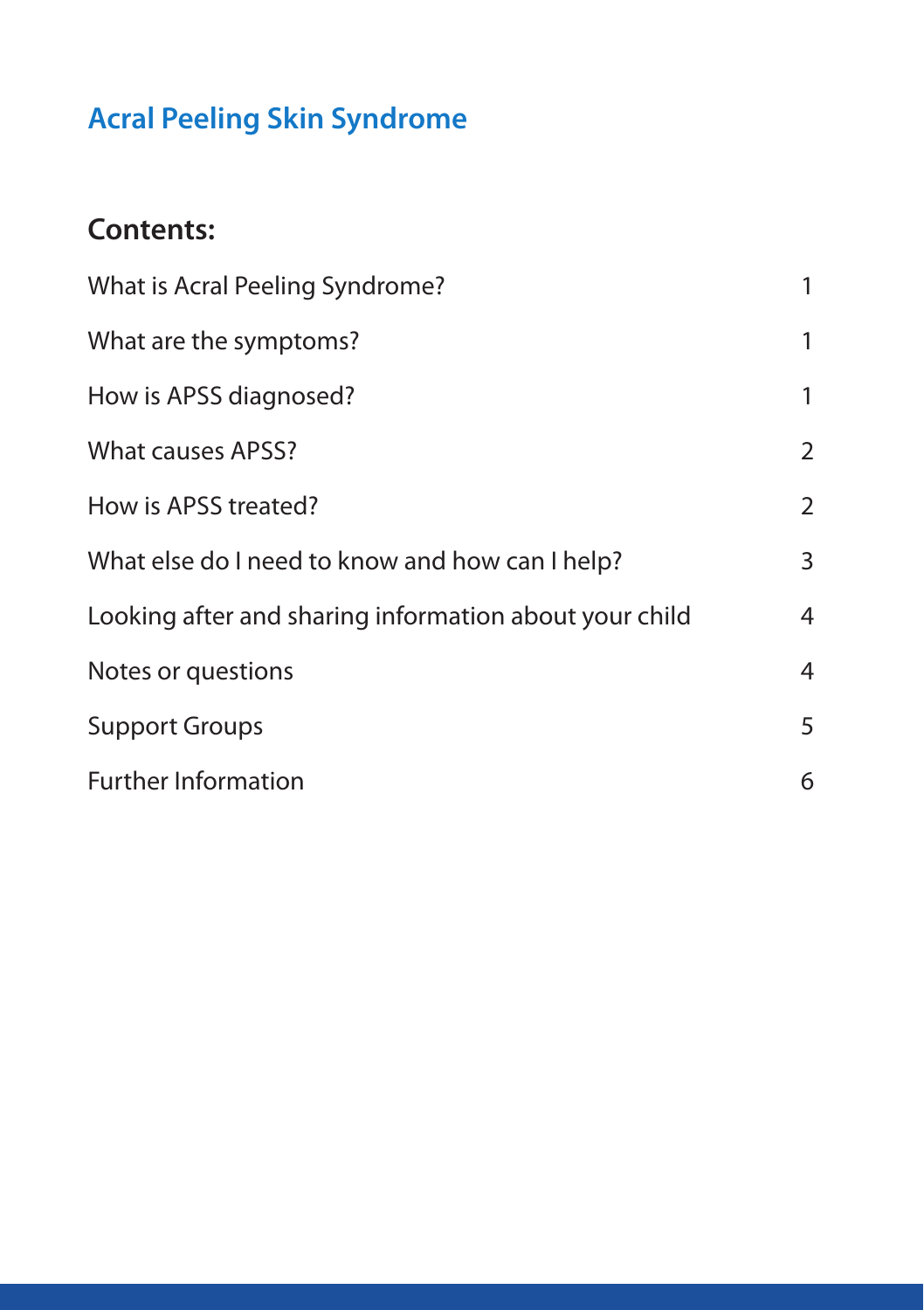We hope that this leaflet will help you to understand all about Acral Peeling Skin Syndrome.

## **What is Acral Peeling Skin Syndrome?**

Acral Peeling Skin Syndrome (APSS) is a rare genetic skin fragility condition.

#### **What are the symptoms?**

The main symptom is painless peeling of the skin, mainly on the hands and feet. The word "acral" means "the extremities". Children with APSS may also experience itching and reddening of the skin. The signs and symptoms of peeling skin usually appear soon after birth, but they may also develop later in life.

# **How is APSS diagnosed?**

It is often confused with another skin condition called Epidermolysis Bullosa Simplex; APSS is diagnosed by taking a blood sample.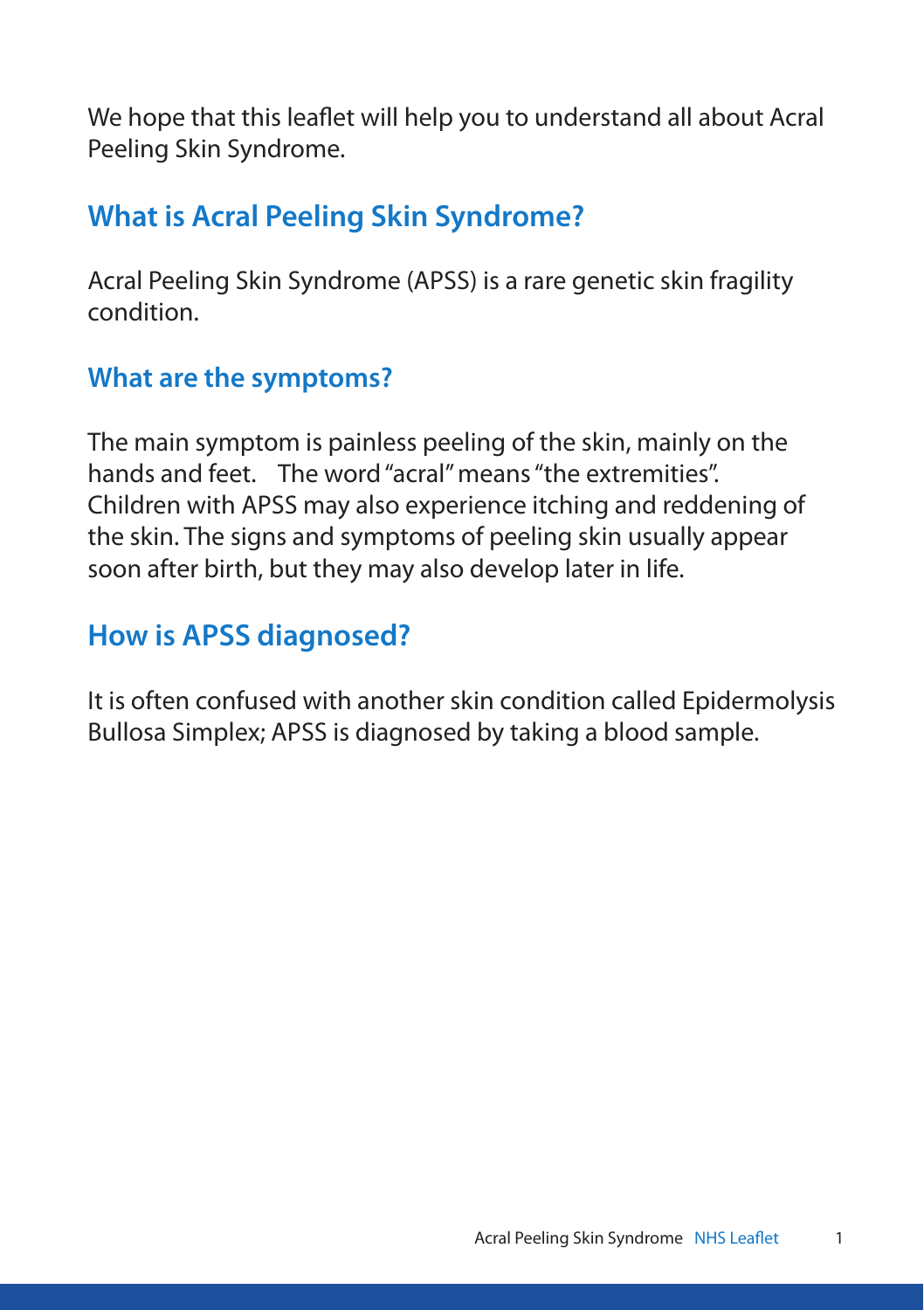#### **What causes APSS?**

It is caused by a defective gene. Everybody carries two copies of every gene, one from each parent. APSS is an autosomal recessive condition. This means that a person with APSS has inherited a defective copy of the gene from both parents.

Mutations (changes) in a gene called TGM5 are the cause of most cases of APSS.

With APSS, the parents usually have one defective copy and one normal copy: they are said to be "carriers" and do not have APSS.

Parents who have a child with APSS have a one in four chance of any future children developing the condition. People with APSS are very unlikely to pass it on to their own children as they will only pass on one copy of the mutated gene.

#### **How is APSS treated?**

There is currently no cure for APSS, therefore treatment is centred on preventing skin damage and helping to reduce symptoms. Peeling of the skin is the main symptom but blistering can also occur. It is best to burst new blisters with a sterile needle to release the fluid and then apply dressings, as appropriate.

The condition is usually made worse by hot temperatures, high humidity and friction; therefore the dressings need to be light and not too tight.

The dressings that are most commonly used are silicone dressings, such as Mepilex Border Lite, and Mepilex. These dressings do not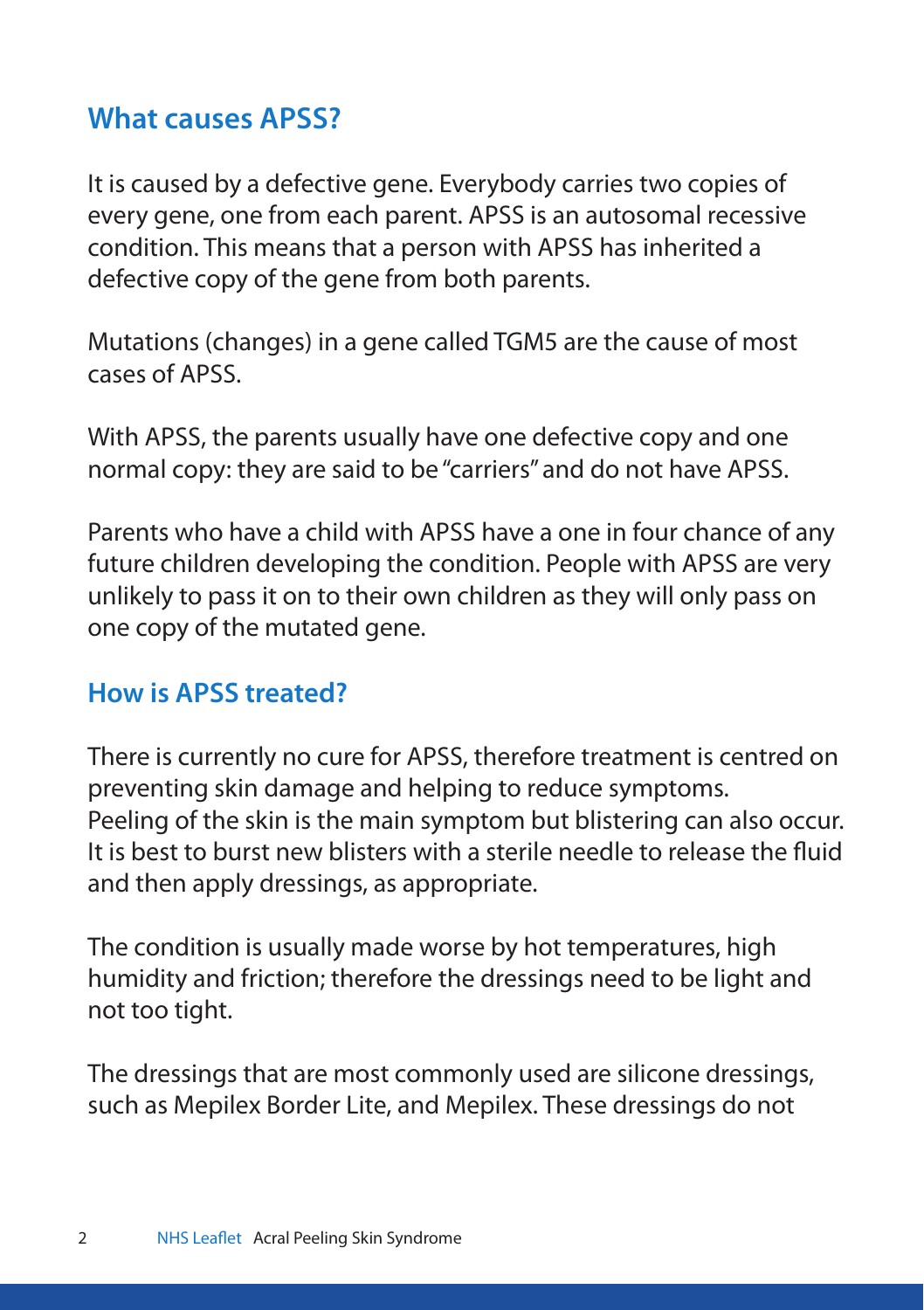stick to the skin and can help wounds heal and prevent any open wounds from getting infected. Dressings can be held in place with a sock, cotton bandage or tubular bandage such as Tubifast. The peeling usually heals fully without leaving scars. However try not to let your child scratch the affected areas as this may lead to scarring.

### **What else do I need to know and how can I help?**

Due to blistering, your child may experience sore hands and feet. Choosing the right footwear is very important. Allow your child to wear footwear that is comfortable and doesn't cause blisters, for example, trainers, sandals, Crocs or slippers.

Allow your child to remove their shoes to let their feet to cool down, if necessary. It may be appropriate to keep a spare pair of shoes for your child to change into at nursery or school.

If your child's fingers are very sore, soft hand grips can be applied to pencils, paint brushes etc.

To prevent infection and to moisturise the skin an antibacterial soap substitute, such as Dermol 500, should be used when washing. Symptoms may be worse in the summer due to the temperature and humidity.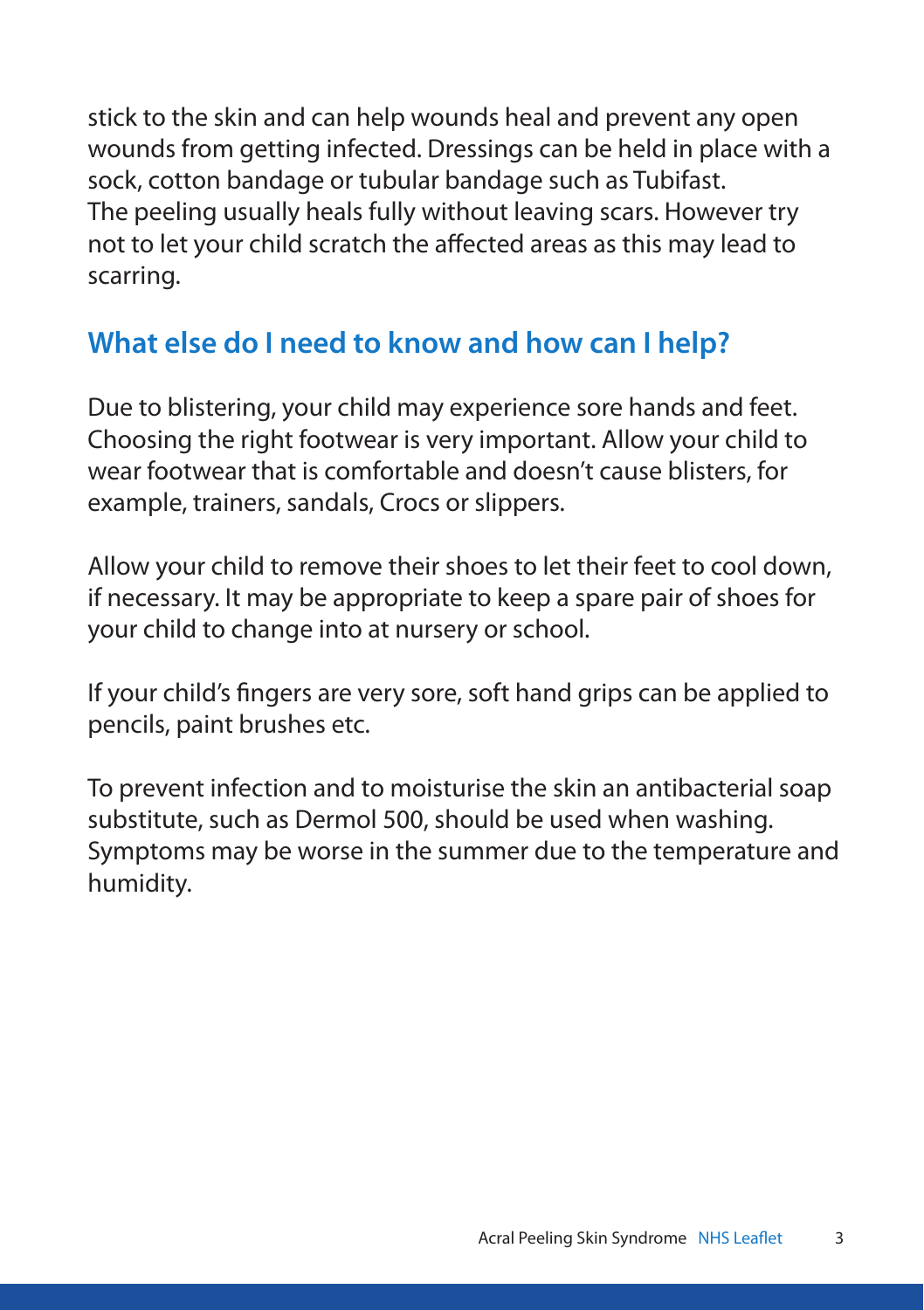## **Looking after and sharing information about your child**

We have a duty of care to help patients and families understand how information about them is kept and shared and we include the following information in all our patient leaflets:

Information is collected about your child relevant to their diagnosis, treatment and care. We store it in written records and electronically on computer. As a necessary part of that care and treatment we may have to share some of your information with other people and organisations who are either responsible or directly involved in your child's care. If you have any questions and/or do not want us to share that information with others, please talk to the people looking after your child or contact PALS (Patient Advice and Liaison Service) on 0121 333 8403/8611.

#### **Please use this space to write down any notes or questions you might have.**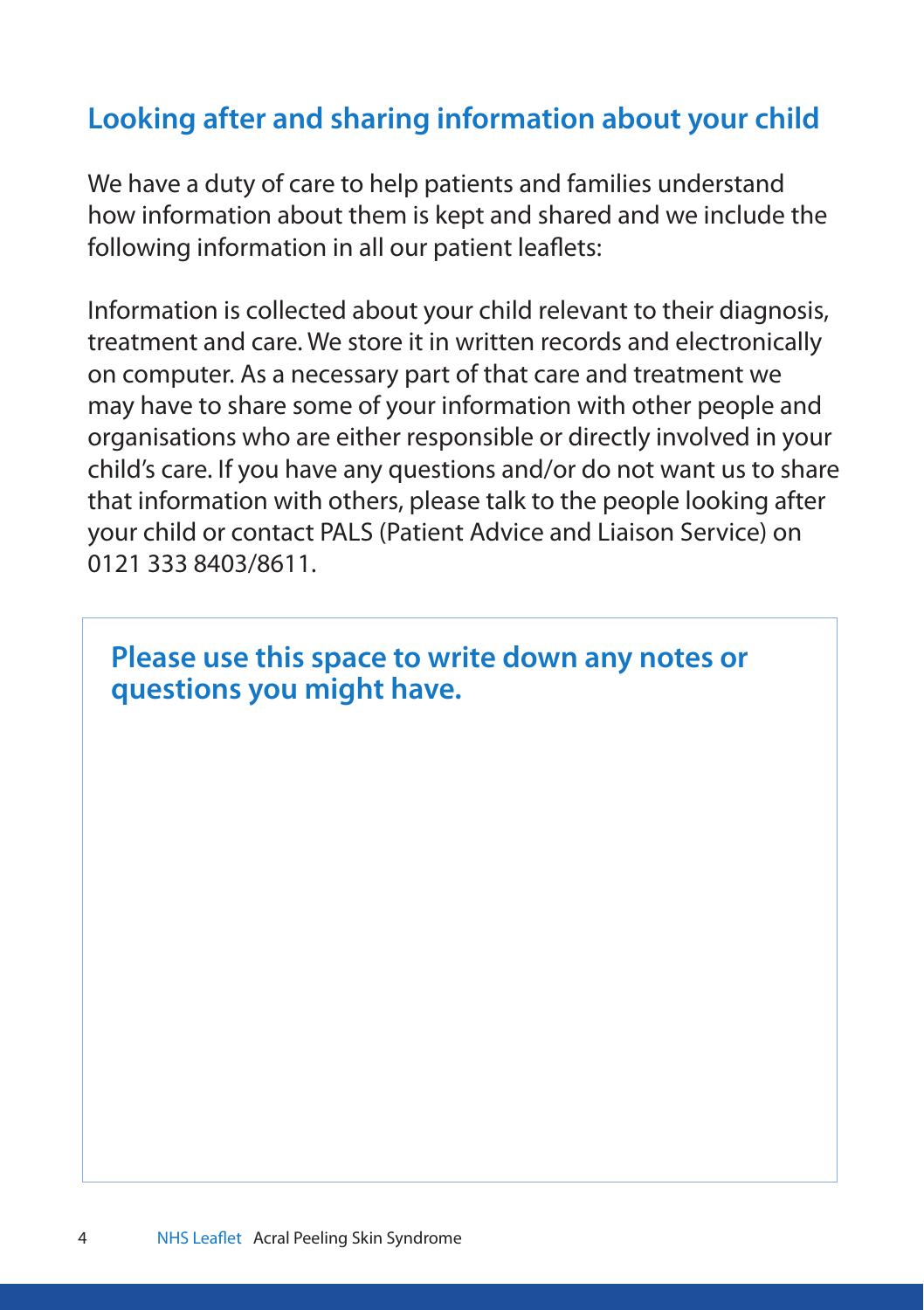#### **Support Groups**

**EB team at Birmingham Children's Hospital** Tel: 0121 333 8224/8757 eb.team@bch.nhs.uk www.bch.nhs.uk

**EB patients' support group DEBRA** Tel: 01344 771961 debra@debra.org.uk www.debra.org.uk

Health information and internet access is also available in the Family Health Information Centre at the hospital. Tel: 0121 333 8505 Email: child.infoctr@bch.nhs.uk